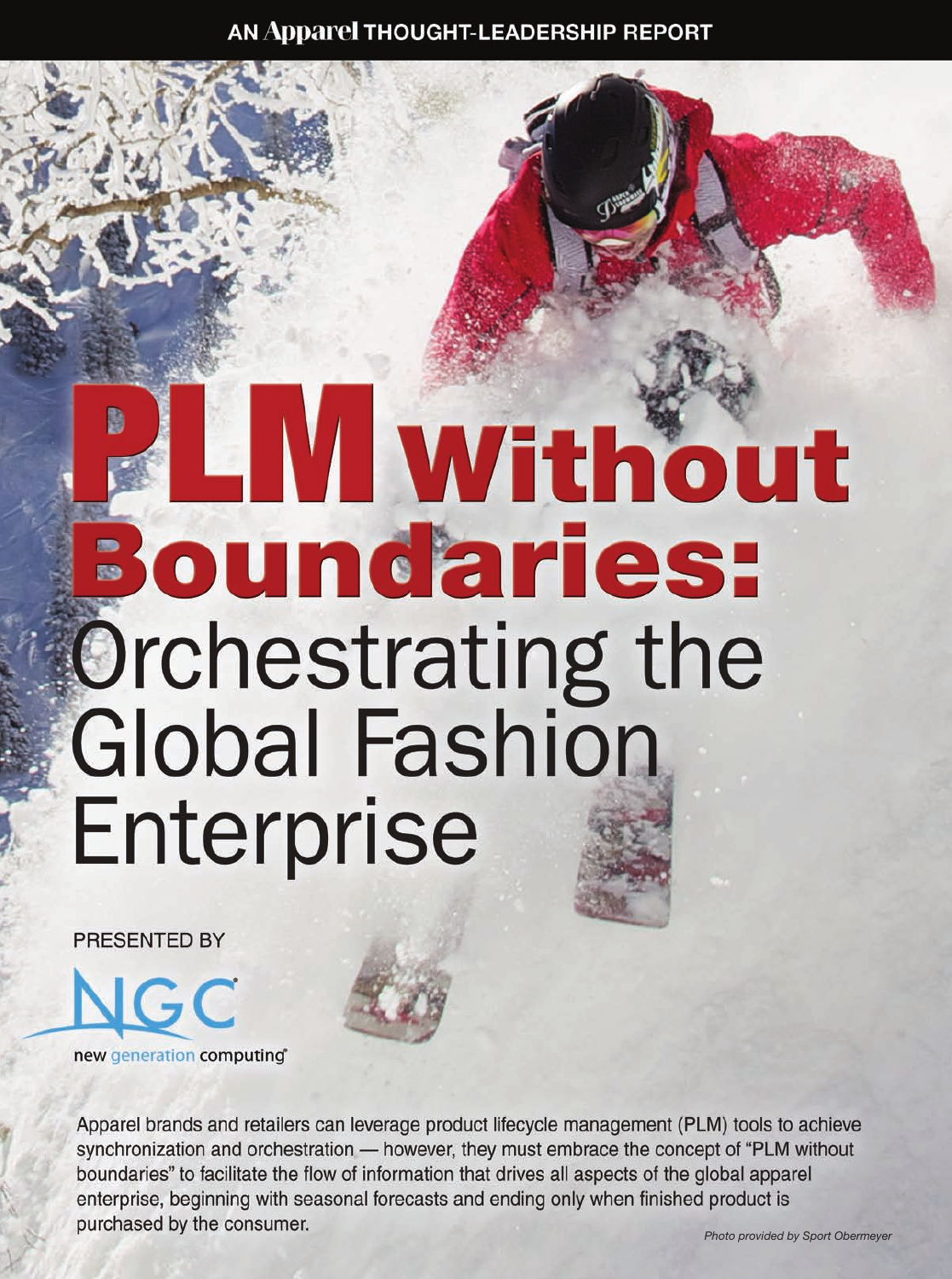The apparel industry is evolving at seemingly warp<br>speed. Competition has never been fiercer; maintain-<br>ing or increasing a foothold in the business neces-<br>sitates responding quickly to ranidly evolving consumer speed. Competition has never been fiercer; maintaining or increasing a foothold in the business necessitates responding quickly to rapidly evolving consumer trends and moving product from the planning stage into the consumers'closet faster than ever before. Market erosion continues to occur, while at the same time, testing and compliance requirements are increasing in number and scope.

These factors, and many others, make it critical for brands and retailers alike to synchronize and orchestrate every facet of the concept-to-consumer process. The consequences of failing to board the synchronization and orchestration train are grave: Companies can be saddled with excess inventory, experience shortages of best-selling items, discover that they have manufactured defective or otherwise unsafe products, and/or fail to attain financial goals for a given season. Loss of customers and damage to the brand — the former, often difficult to recoup and the latter, potentially irreparable — typically follow.

"Without precise synchronization and orchestration of processes, apparel players quickly lose their vision and their momentum," says independent consultant and industry analyst Peter Bambridge. Like a growing number of experts, Bambridge believes companies can leverage product lifecycle management (PLM) tools to achieve such synchronization and orchestration. In doing so, however, they must embrace the concept of "PLM without boundaries" to facilitate the flow of information that drives all aspects of the global apparel enterprise. Companies must move beyond PLM's traditional role of "concept to adoption" to include supply chain and enterprise functions such as product testing and compliance, customer orders, inventory levels, production tracking, quality, logistics and monitoring of retail sales results. This inclusive view of "PLM without boundaries" is the key to orchestrating the global fashion enterprise.

#### **The Trouble with Silos**

Information is indeed the lynchpin of the extended fashion enterprise. Many different, very disparate departments within the organization play a role in enterprise synchronization.These departments own and need access to data if they are to properly execute their responsibilities and keep product moving along the supply chain. External trading partners, among them vendors, factories, agents, raw materials suppliers, freight forwarders and testing laboratories, must also be able to obtain certain information in order to fulfill apparel manufacturers' requirements, in turn helping them to meet or exceed retailers'expectations.

But this is easier said than done. In most global apparel enterprises, information specific to each department resides in a separate repository and is not easily shared with others in the organization, no matter its value outside the department's four walls. Data is not linear or available upstream and downstream; for instance, results of product tests from internal testing laboratories, which may impact production orders, cannot be readily accessed by or transmitted upstream to the department that oversees those orders. Similarly, the outcome of quality audits is not easily shared with the variety of departments that may be affected by the results, from design to purchasing to distribution.

Not surprisingly, the absence of a centralized repository of information that paves the way for siloed data to be exchanged in real time, as well as upstream and downstream, leads to potentially devastating results. For example, instead of being based on current consumer purchasing patterns and other factors, raw materials procurement and/or production planning occur in a "vacuum" and can be highly inaccurate. This opens the door for raw materials shortages and overages, along with manufacturing inefficiencies and production volumes that do not match in-store demand.



"Before moving to our current platform, there was no true visibility into development,

anywhere," says Austin Mallis, VP, Operations, Fashion Avenue Sweater Knits.

#### **The 'Boundary-Free PLM' Promise**

"PLM without boundaries" can significantly mitigate or even eliminate these challenges. PLM provides the ideal platform for orchestrating all information, processes, departments, stakeholders and geographies throughout the global fashion enterprise, functioning as its hub; synchronizing all of its facets; and ensuring a seamless, real-time information flow that transcends silos. A fully integrated supply chain management (SCM) system on the back end serves to bolster efficiencies, reduce errors, and improve product quality, thereby increasing profits and preserving brand integrity. Information from enterprise resource planning (ERP) and other systems also can be incorporated into the central repository.

"A common platform and a common database make the world of difference, because it's not just the next stakeholder or department in the supply chain that benefits from information," Bambridge says. "The impact extends across the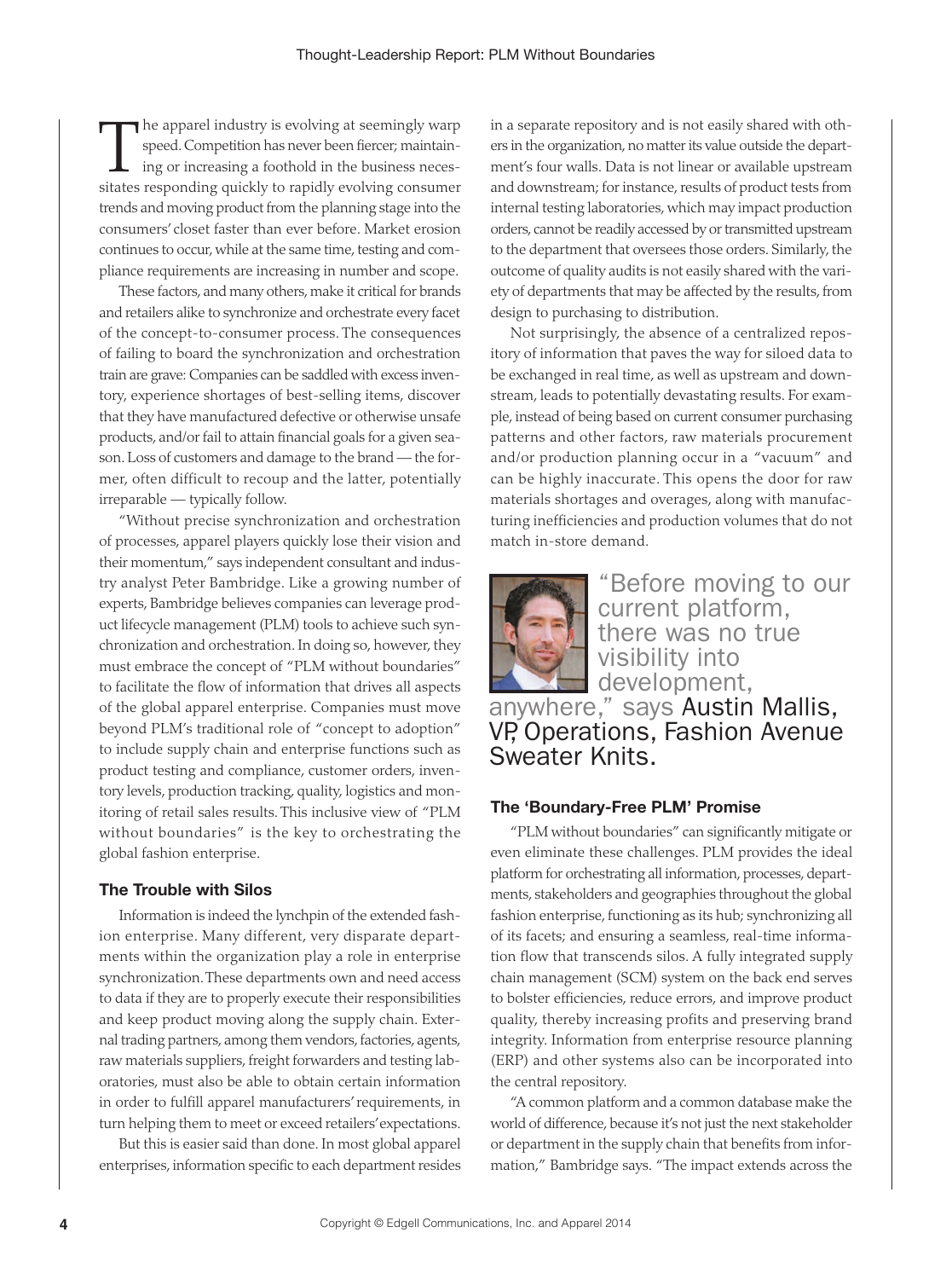## **Synchronize Your Global Fashion Enterprise**



Focus your investment on solutions that integrate PLM, Global Sourcing, SCM, ERP and other enterprise data into a single, seamless collaborative system to standardize all processes within your organization.



www.ngcsoftware.com | 800.690.0642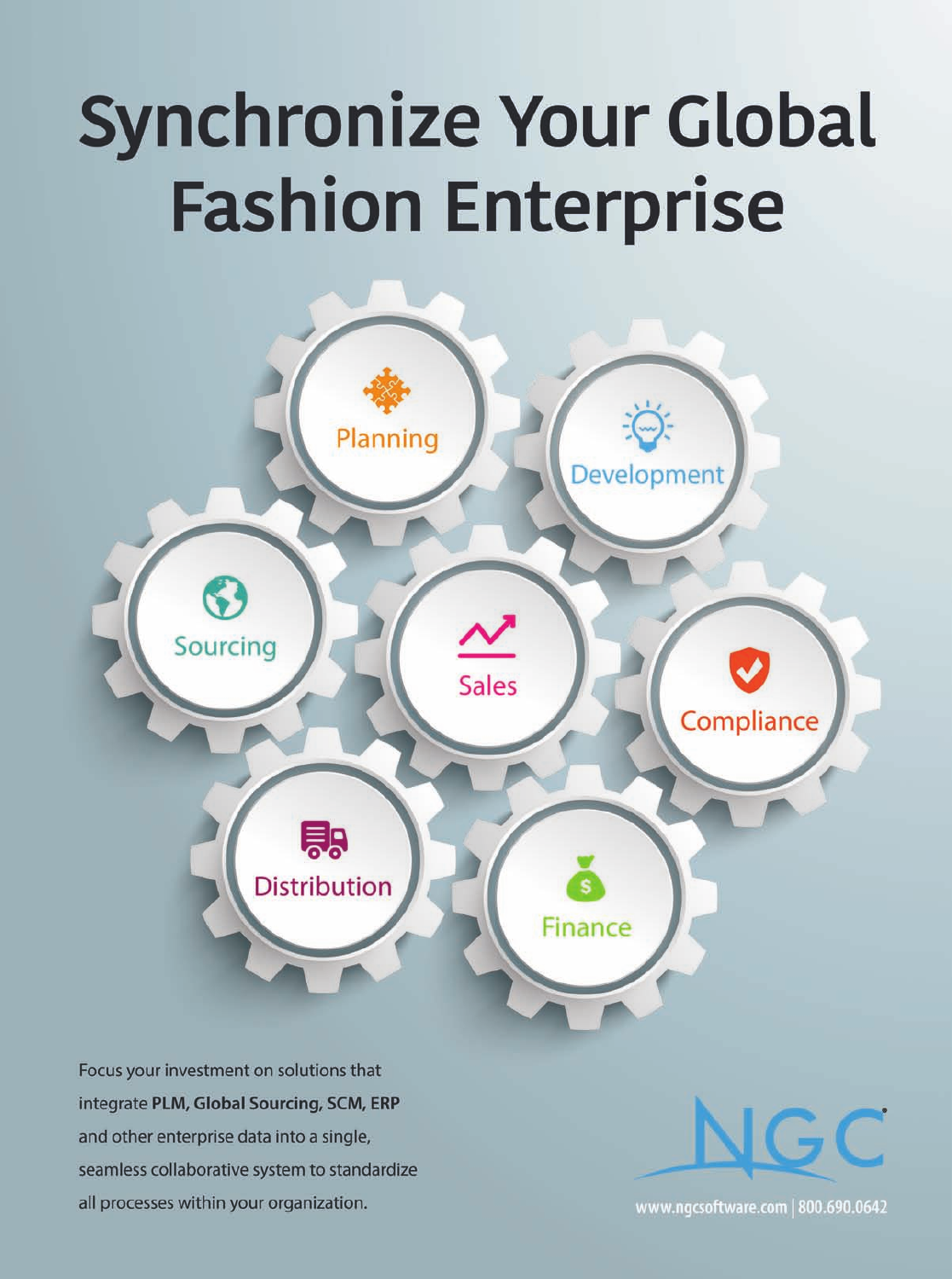enterprise and to business partners. For instance, suppose a new material fails a quality test. That failure has bearing on orders for the product into which the material was to be manufactured, but also on decisions surrounding future materials procurements and the design and manufacture of other products. It is always a ripple effect."

Fashion Avenue Sweater Knits, a leading, New York City, N.Y.-based importer of quality children's and women's apparel that supplies product to such leading retailers as Kohl's, Macy's, Belk and Dress Barn, ranks among entities

that are reaping the benefits of a PLM system without boundaries. Prior to migrating to such a system, the company relied on repetitive manual processes that impeded production and collaboration.These processes were unique to individuals rather than to departments or the organization as a whole, disconnects between departments were the norm, and determining the status of specific styles or orders proved challenging, if not impossible.

"We would talk a lot about different aspects of the business, but we had no way of looking at how and what we

### EXECUTIVE INSIGHT:

*An Interview with Mark Burstein, President of Sales, Marketing and R&D, NGC Software*

#### **Q: What are some of the greatest supply chain-related challenges faced by apparel players today?**

**MARK BURSTEIN:** It is critical for brands and retailers to synchronize and orchestrate every facet of the concept-toconsumer process. However, the extended apparel enterprise is extremely complex and driven by information. Many different, very disparate departments within the enterprise own and need rapid access to data — the lifeblood that drives the global apparel enterprise. These departments include sales, planning, merchandising, design, compliance, sourcing, quality, purchasing, procurement, and many others. Third-party trading partners also need this data. If there is no centralized repository of information, so that siloed data can be shared in real time both upstream and downstream, the results can be devastating: production that doesn't match instore demand, late shipments, design errors, and products that are manufactured under unsafe working conditions or recalled because they don't meet requirements set down under the Consumer Product Safety Information Act (CPSIA).

#### **Q: How can a PLM solution — specifically, a webbased PLM system that allows for 'PLM without boundaries' — help to address these issues? BURSTEIN:** A web-based PLM system is ideally suited to handle all of the complexities and challenges mentioned

above. 'PLM without boundaries' means PLM extends far beyond its traditional role, providing the perfect platform for orchestrating everything in the global fashion enterprise all information, processes, departments and geographies. It encompasses not only product design and development, but SCM as well, including WIP tracking, vendor collaboration and management, materials management, quality and logistics, and much more. Such a system should integrate with other

enterprise systems, including ERP, to synchronize everything (and everyone)

throughout the extended organization, from initial design until products are available on the retail floor.

#### **Q: What are the advantages of integrating PLM with other enterprise systems?**

**BURSTEIN:** Companies will realize far more benefits when PLM, SCM and other enterprise information is available on a single platform. The key to competitiveness is synchronizing the global fashion enterprise. So, apparel companies should focus their investments on solutions that maintain PLM, Global Sourcing, Supply Chain Management, ERP and sales data in a single, seamless system. PLM concentrates on design, from initial concept through style adoption. However, what happens after customer orders are booked, the P.O. is issued, and production begins is equally important. Enterprise platforms can help companies improve efficiencies, reduce errors, deliver better product quality, increase sales and profits and preserve brand integrity.

#### **Q: What are the various ways such a platform can be configured?**

**BURSTEIN:** Fully integrating PLM with SCM, ERP and sales information brings together the best of all worlds, providing a single, collaborative workspace that standardizes all processes within an organization. That's why NGC's PLM has the most advanced degree of integration available, as well as modules that cover such key areas as vendor compliance and regulatory compliance. This is in keeping with our philosophy of 'PLM without boundaries,' and turning PLM into the collaborative engine that drives the global fashion enterprise.